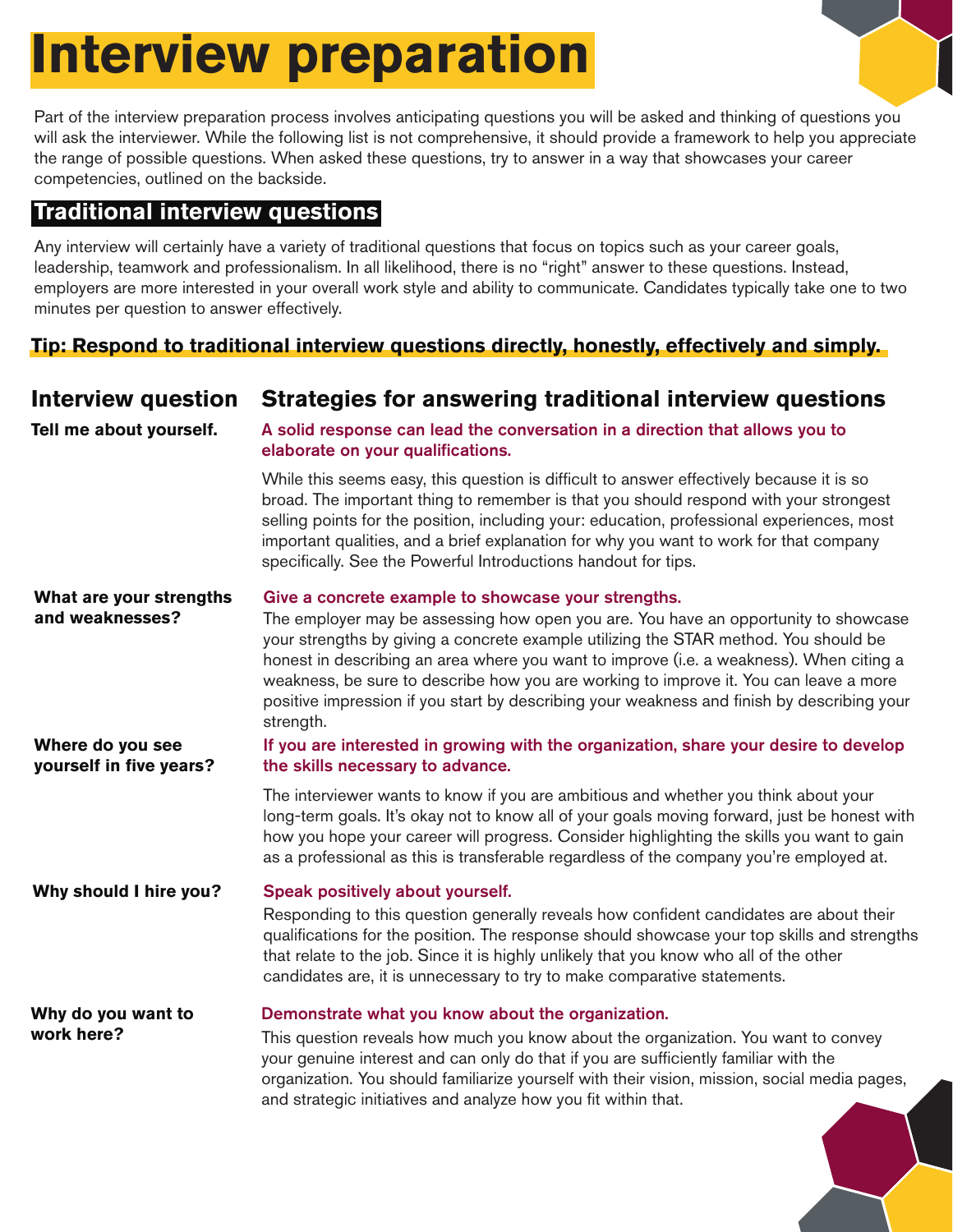| Why did you leave your<br>last job? | Always bring up the positive attributes of your previous employment even<br>if it was not always a positive experience.                                                                                                                                                                                                                                                                                                                                  |
|-------------------------------------|----------------------------------------------------------------------------------------------------------------------------------------------------------------------------------------------------------------------------------------------------------------------------------------------------------------------------------------------------------------------------------------------------------------------------------------------------------|
|                                     | It's normal for people to move on to new positions and organizations<br>throughout their career. In your response to this question, consider how<br>moving from one position to another helped your professional growth sounds better to me<br>than hepled in your professional growth.                                                                                                                                                                  |
| What accomplishments                | Choose a relevant accomplishment.                                                                                                                                                                                                                                                                                                                                                                                                                        |
| are you most proud of?              | As with most interview responses, be specific and select an accomplishment that<br>relates to the position. If your greatest accomplishment seems unrelated to the position,<br>try using the NACE Career Competencies on the next page to help connect your<br>accomplishment with the position.                                                                                                                                                        |
| What are your salary                | Steer clear of discussing salary specifics before receiving a job offer.                                                                                                                                                                                                                                                                                                                                                                                 |
| expectations?                       | This is one of the hardest questions, particularly for those with limited experience. Before<br>the interview, research the salary range in your field. Let the interviewer know you will be<br>open to discussing fair compensation when the time comes. If pressed for a more<br>specific answer, always give a range rather than a specific number. Refer to our<br>Negotiating a Salary handout for more strategies on how to effectively negotiate. |

### **Behavior-based questions**

**when you had to bend the rules.**

**co-worker.**

**Tell me about a time you encountered a difficult customer or** 

Behavioral based questions are designed to determine your likely future behavior given specific experiences from your past. It's important to answer these questions using the STAR response method. Refer to our handout on Crafting your Career Story for practice questions and information on STAR Responses.

| <b>Interview question</b> |                                                                                         | <b>Strategies for answering behavior-based questions</b>                                                                                                                                       |
|---------------------------|-----------------------------------------------------------------------------------------|------------------------------------------------------------------------------------------------------------------------------------------------------------------------------------------------|
| $\mathbf{e}$              | Tell me about a<br>difficult decision<br>you made.                                      | The interviewer's goal is to understand your thought and decision-making process.                                                                                                              |
|                           |                                                                                         | What factors did you consider when making the decision? What alternatives did you<br>consider? Did you think about additional timelines, deadlines, quality, budget, monetary<br>issues, etc.? |
| $\sqrt{ }$                | <b>Describe a situation</b><br>in which you went<br>above and beyond<br>expectations.   | The interviewer is trying to measure your initiative and your energy.                                                                                                                          |
|                           |                                                                                         | What were the expectations that were given? What actions did you take to exceed those<br>expectations? What were the results of you going above the expectations?                              |
|                           | What did you do in a<br>project that<br>contributed to the<br>team environment?         | Your answer reveals how successfully you interact with others.                                                                                                                                 |
|                           |                                                                                         | How did you make a difference to the project? What was your leadership style? What<br>were your main contributions to the project and to the team?                                             |
|                           | What strategies did<br>you use in your last<br>job to organize and<br>prioritize tasks? | Responding to this question provides evidence about how you organize, plan and<br>prioritize.                                                                                                  |
|                           |                                                                                         | Which factors did you consider in your actions? How thorough were your ideas and their<br>execution? How do you measure your own effectiveness?                                                |
|                           | Tell me about a time                                                                    | This demonstrates your flexibility and your commitment to continuous improvement.                                                                                                              |

Did you use good judgment when determining whether to bend this particular rule? What rules do you consider bendable? Do you know the difference between bending and breaking a rule?

#### Your answer should leave emotions out.

Focus on the resolution and your role in effectively managing the situation. Make sure to focus on the positive resolution of this difficult situation or experience.